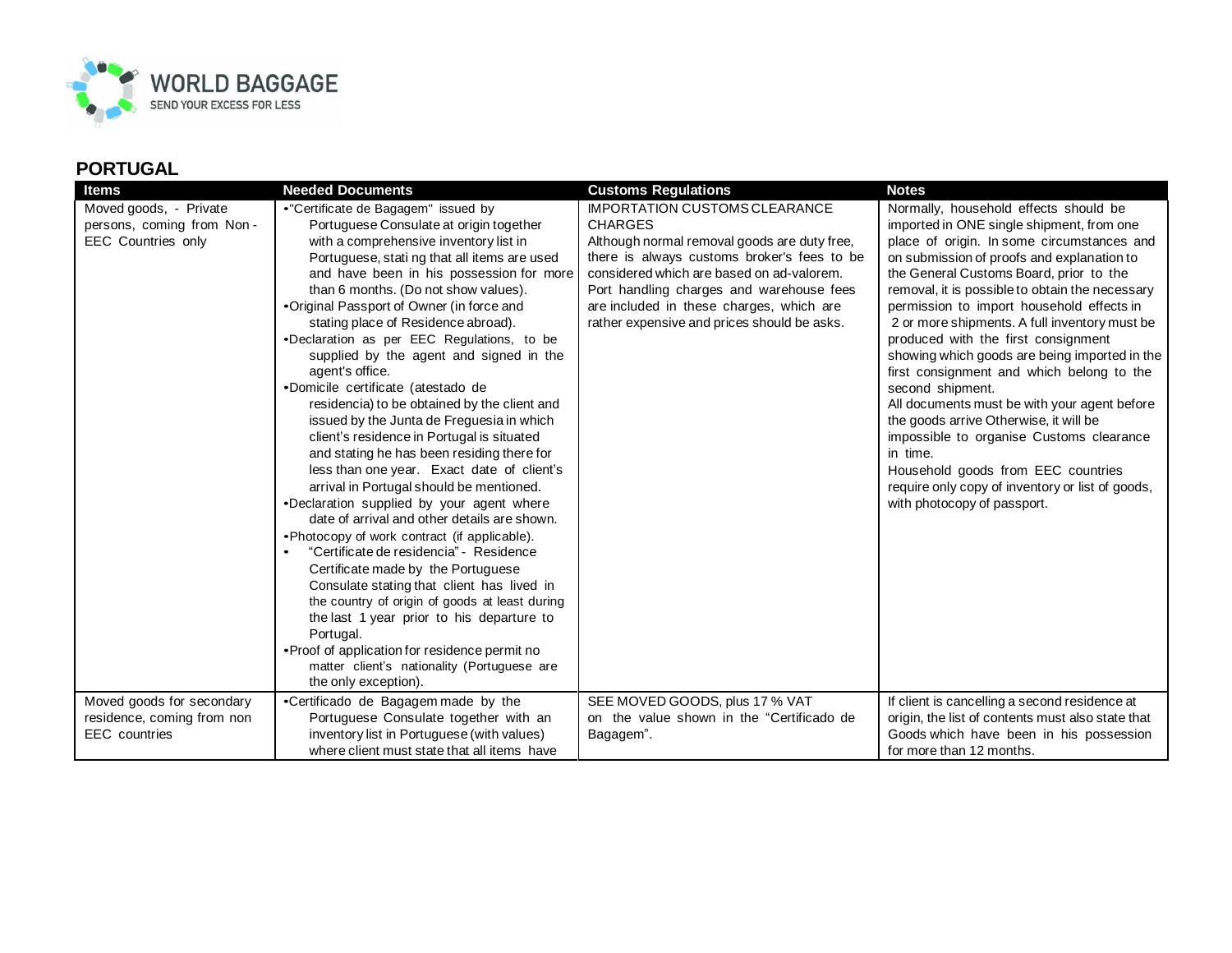

| <b>Items</b>                    | <b>Needed Documents</b>                                                                                                                                                                                                                                                                                                                                                                                                                                                                                                                                                             | <b>Customs Regulations</b>                                                  | <b>Notes</b>                                                                                                                                                                                                                                                                                       |
|---------------------------------|-------------------------------------------------------------------------------------------------------------------------------------------------------------------------------------------------------------------------------------------------------------------------------------------------------------------------------------------------------------------------------------------------------------------------------------------------------------------------------------------------------------------------------------------------------------------------------------|-----------------------------------------------------------------------------|----------------------------------------------------------------------------------------------------------------------------------------------------------------------------------------------------------------------------------------------------------------------------------------------------|
|                                 | been in his possession over 180 days<br>and that he will keep his residence<br>in the foreign country.<br>• EEC declaration as C. above with signature<br>of owner legalized by a notary public.<br>• Photocopy of Predial Register of new<br>house, or rental contract duly legalized by a<br>Portuguese public notary.<br>•Photocopy of passport legalized by a notary<br>public.<br>• Photocopy of air ticket, or declaration<br>(available from your agent) where date of<br>arrival and other details are shown.                                                               |                                                                             |                                                                                                                                                                                                                                                                                                    |
| Diplomatic goods                | Diplomats, other consular officials, diplomatic<br>and international missions accredited in<br>Portugal: Diplomatic franchise must be<br>obtained by Embassy through the Portuguese<br>Ministry of Foreign Affairs with a minimum of 15<br>days before shipment arrives.<br>Owner must be in Portugal at least one week<br>prior to removal arrival for diplomatic or non-<br>diplomatic shipments.<br>Without above mentioned documents, customs<br>clearance cannot be performed and shipment<br>will have to be kept under customs supervision,<br>paying heavy storage charges. | Entry is free from duty.                                                    | Diplomatic franchise must be get from<br>local Embassy. In order to allow the issue<br>of this document, details of shipment and list<br>must be given in advance in order to give time<br>to apply for it.<br>Diplomatic moves from EEC countries<br>require only an inventory list of the goods. |
| Antiquity - part of removal     | No documents as long as included in a<br>removal.                                                                                                                                                                                                                                                                                                                                                                                                                                                                                                                                   | Entry is free from duty.                                                    | It is convenient to declare them to Customs at<br>the time of entry in Portugal in order to avoid<br>problems at the time of eventual exportation.                                                                                                                                                 |
| Antiquity - imported separately | Import license and proof of purchase.                                                                                                                                                                                                                                                                                                                                                                                                                                                                                                                                               | Liable to payment of duties.                                                | If imported alone.<br>Only commercial companies can apply for<br>import licenses.                                                                                                                                                                                                                  |
| Fine arts, Exhibition goods     | •Document made by the Gallery/Museum<br>that owns the goods proving that article is                                                                                                                                                                                                                                                                                                                                                                                                                                                                                                 | If imported under ATA Carnet, no duties or taxes<br>or deposits are needed. | Import duties depend on nature of goods.<br>All this regulation may be changed without                                                                                                                                                                                                             |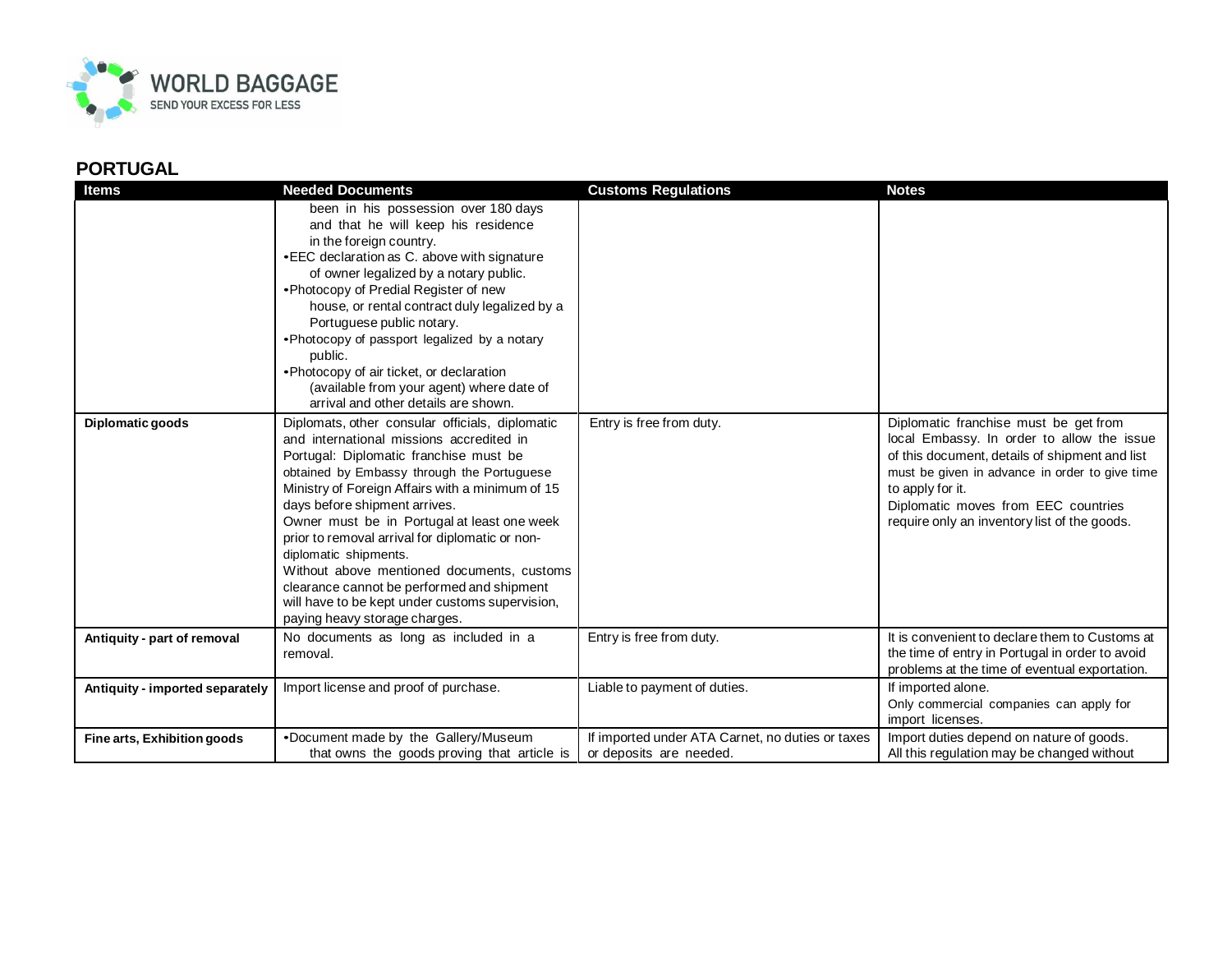

| <b>Items</b>                     | <b>Needed Documents</b>                                                                                                                                                                                                                                                                                                                                                                                                                                                       | <b>Customs Regulations</b>                                                                                                                                                                                                                                                                          | <b>Notes</b>                                                                                                                                                                                                                                                                                                                          |
|----------------------------------|-------------------------------------------------------------------------------------------------------------------------------------------------------------------------------------------------------------------------------------------------------------------------------------------------------------------------------------------------------------------------------------------------------------------------------------------------------------------------------|-----------------------------------------------------------------------------------------------------------------------------------------------------------------------------------------------------------------------------------------------------------------------------------------------------|---------------------------------------------------------------------------------------------------------------------------------------------------------------------------------------------------------------------------------------------------------------------------------------------------------------------------------------|
|                                  | being shipped to to show on a given<br>exhibition, to be held at for a "x" period of<br>time.<br>•Museum/Gallery that is receiving the works<br>must apply for a special temporary import<br>license to Customs Main Office, for a<br>maximum period of 180 days, stating<br>the reason for the importation.<br>Proof of Purchase<br>$\bullet$<br>EUR 1 certificate.<br>$\bullet$<br>Title of ownership.<br>$\bullet$<br>Identification/catalogue or ATA Carnet.<br>$\bullet$ | If no ATA Carnet available, Customs Duties<br>must be guaranteed by a deposit or bank<br>guarantee.                                                                                                                                                                                                 | notice.                                                                                                                                                                                                                                                                                                                               |
| <b>Heirlooms/ Bequest</b>        | Luggage Certificate (certificado de<br>$\bullet$<br>bagagem) made by nearest Portuguese<br>Consulate, showing that the items of the<br>attached list belong to Mr/Mrs and were<br>inherited by Mr/Mrs<br>Testament and respective authenticated<br>$\bullet$<br>translation written in Portuguese.<br>Declaration verifying death of testator.<br>$\bullet$<br>Passport of consignee.<br>$\bullet$                                                                            | Entry is free from duty.                                                                                                                                                                                                                                                                            | Consignee must be in Portugal by the time<br>of goods arrival.                                                                                                                                                                                                                                                                        |
| <b>Motorcars and Motorcycles</b> | Full documentation of vehicle such as<br>$\bullet$<br>registration certificate and title of property.<br>International driving license.<br>$\bullet$<br>Insurance policy<br>$\bullet$                                                                                                                                                                                                                                                                                         | Entry is free from duty for temporary import<br>period of 180 days, during which definitive<br>importation of the car must be effected.<br>Value of duties and taxes depend on value of<br>motorcar in Portugal.<br>If no definitive importation is performed, motor<br>car must leave the country. | Vehicle must belong to owner 180 days before<br>the arrival of owner in Portugal.<br>Details of vehicle such as make and<br>registration number must be supplied in<br>advance.<br>Obtention of Portuguese plate nr. and<br>payment of duties and taxes to be dealt by<br>client directly with a customs broker or with<br>the A.C.P. |
| <b>Caravans</b>                  | Invoice, showing lowest possible price.<br>$\bullet$<br>Registration certificate<br>$\bullet$<br>Title of property                                                                                                                                                                                                                                                                                                                                                            | Liable to payment of duties as for motorcars.                                                                                                                                                                                                                                                       | SEE MOTORCARS                                                                                                                                                                                                                                                                                                                         |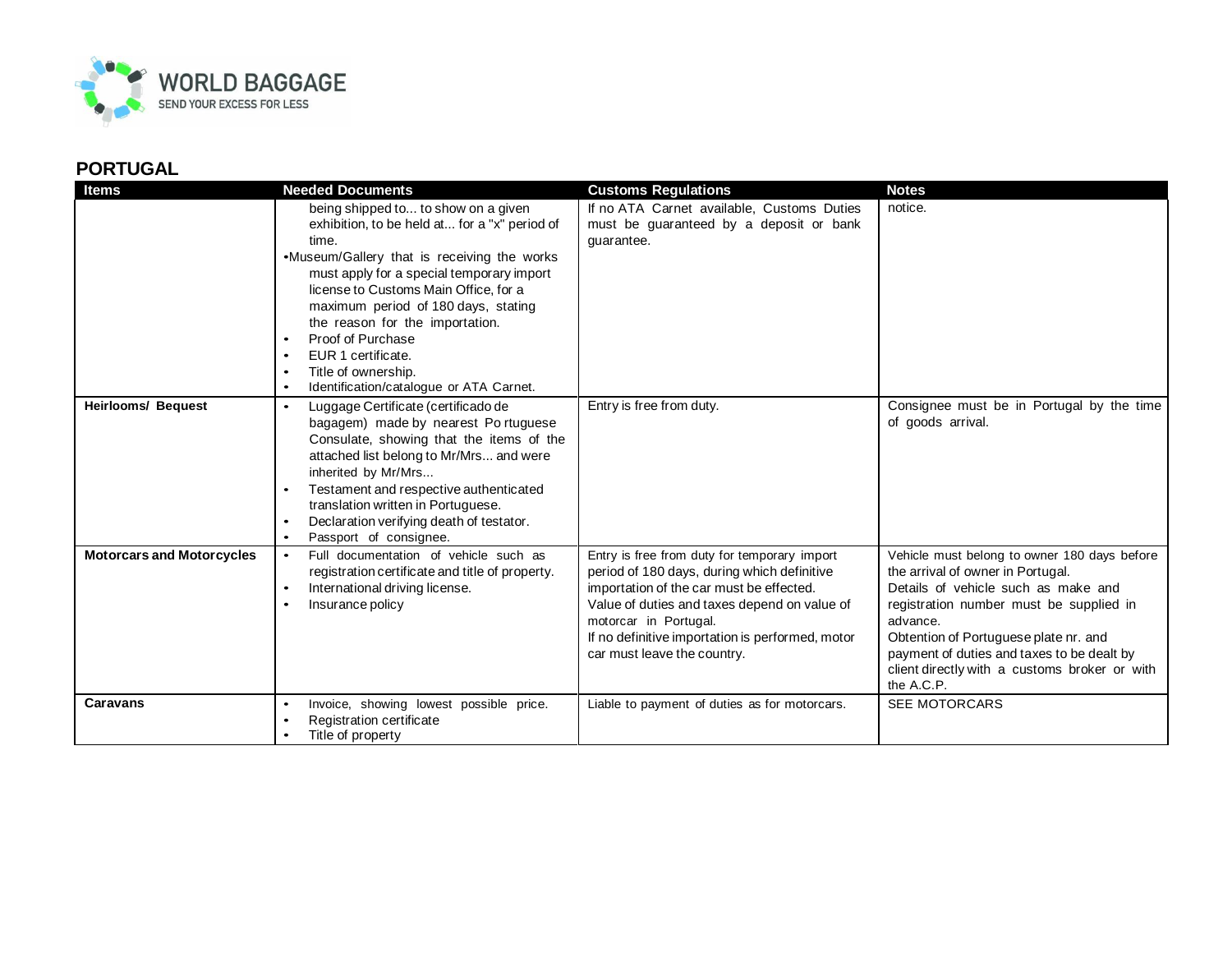

| <b>Items</b>                                                                                                                                                       | <b>Needed Documents</b>                                                                                                                                                                                                                                                                   | <b>Customs Regulations</b>  | <b>Notes</b>                                                                                                                                                                   |
|--------------------------------------------------------------------------------------------------------------------------------------------------------------------|-------------------------------------------------------------------------------------------------------------------------------------------------------------------------------------------------------------------------------------------------------------------------------------------|-----------------------------|--------------------------------------------------------------------------------------------------------------------------------------------------------------------------------|
| Boats - definitive import                                                                                                                                          | Registration certificate.<br>$\bullet$<br>Import license.<br>$\bullet$                                                                                                                                                                                                                    | Liable to payment of duties | Definitive importation is very difficult. Usually<br>not permitted except for very special<br>Circumstances.                                                                   |
| Boats - temporary import                                                                                                                                           | Registration certificate.<br>$\bullet$<br>• When boats are imported for exhibition or<br>contest/race purposes, a special<br>permission from Customs Main office is<br>needed, proving that the boat is<br>temporarily imported for a period of to<br>show in a given exhibition or race. | Entry is free from entry.   |                                                                                                                                                                                |
| <b>Bicycles</b>                                                                                                                                                    | Proof of Registration                                                                                                                                                                                                                                                                     | Entry is free from entry.   | As long as mentioned on moved inventory.<br>Motorcycles pay duties.                                                                                                            |
| <b>Electrical devices</b>                                                                                                                                          | SEE MOVED GOODS                                                                                                                                                                                                                                                                           |                             |                                                                                                                                                                                |
| Gifts. memorabilia                                                                                                                                                 |                                                                                                                                                                                                                                                                                           |                             | As accompanied luggage there will be no<br>duties.<br>If unaccompanied luggage, value cannot<br>exceed the amount of Port. ESC, 15 000\$00<br>nor 20 Kgs weight, per shipment. |
| Pets                                                                                                                                                               | Proof of vaccination.                                                                                                                                                                                                                                                                     | Entry is free from entry.   | All pets must be subject to medical<br>examination before being cleared from<br>Customs.                                                                                       |
| <b>Horses</b>                                                                                                                                                      | Veterinary certificate<br>Import license.<br>$\bullet$<br>Proof of Foal registration.<br>$\bullet$                                                                                                                                                                                        | For customs approval.       | No horses should be sent without prior<br>Customs approval.                                                                                                                    |
| <b>Plants</b>                                                                                                                                                      |                                                                                                                                                                                                                                                                                           | Entry is free from entry.   | As long as coming together with moved<br>Goods.<br>Entry is free from taxes or duties.                                                                                         |
| Pornographic objects,<br>systems for copying<br>Portuguese mail stamping<br>systems, essences for<br>regional wine counterfeit,<br>drugs, firearms, cut and thrust |                                                                                                                                                                                                                                                                                           | Under restriction.          |                                                                                                                                                                                |